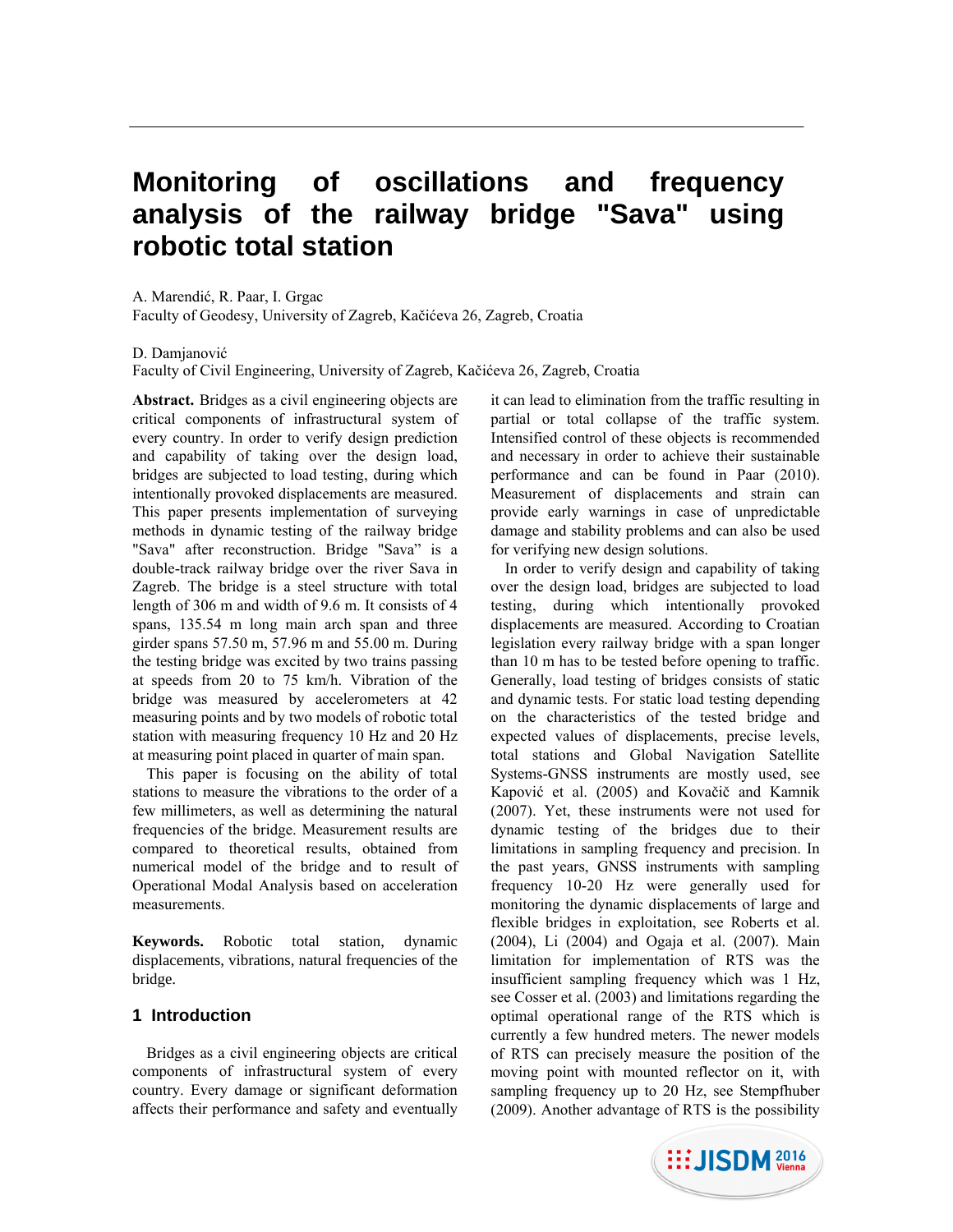of recording 3D coordinates of a moving target with a millimeter level precision. GNSS instruments have certain limitations for railway bridge monitoring were the passing trains deform or even disrupt the satellite signal, see Wieser and Brunner (2002), Psimoulis and Stiros (2013) for more details. In these situations RTS could be used as an alternative instrument. To date, however, there have been only a few researches in which RTS instruments (with sampling frequency 5-7 Hz) were used for measuring simulated and actual dynamic displacements of bridges, see Psimoulis and Stiros (2007, 2013), Gikas and Daskalakis (2006, 2008), Palazzo et al. (2006) and Lekidis et al. (2005).

This paper brings the possibilities and the implementation of RTS in dynamic testing of the Railway bridge "Sava" during the load testing following its reconstruction. The Railway bridge "Sava" is a double-track railway bridge over the river Sava in Zagreb. During the testing, the bridge was excited by two trains passing at various speeds. Dynamic displacements of the bridge were measured by accelerometers at 42 measuring points (Figure 4) and by two models of RTS with sampling frequencies of 10 Hz and 20 Hz at measuring point placed in quarter of the main span.

The paper is focusing on the ability of RTS to measure the bridge dynamic displacements within the range of a few millimeters and efficiency in identification of the bridge natural frequencies from measured dynamic displacements. Measured results are compared to theoretical results, obtained from the numerical model of the bridge. They are also compared with the results of Operational Modal Analysis based on acceleration measurements.

# **2 Railway bridge "Sava"**

The Railway bridge "Sava" is a double-track railway bridge over the river Sava in Zagreb. The bridge is a steel structure over 4 spans with total length of 306 m and width of 9.6 m. Static system of the bridge is a simply supported continuous beam which is strengthened by the arch in the main span (Langer beam). The main span is 135.54 m long, the remaining three spans being 57.50 m, 57.96 m and 55.00 m long (Figure 1). In order to increase bridge classification to category D4 (mass per axle of 22.5 t, and mass per unit length of 8.0 t/m) strengthening of the bridge had to be performed.



**Fig. 1**. Railway bridge "Sava".

Repair works were made by incorporating additional elements, existing elements were not removed nor weakened, while all connections were made using rivets or high strength bolts. Pier C was strengthened by additional piles, head beams and new reinforced concrete layer around the existing pier.

#### **2.1 Load testing of the Railway bridge "Sava"**

Detailed testing of the bridge was conducted after its reconstruction. Croatian National Standard HRN U.M1.046 requires a load testing to be done after reconstruction is completed and prior to opening to traffic. The purpose of load testing is to empirically quantify the load bearing capacity of the structure, i.e. to verify the theoretical hypotheses on the behavior of the structure. The load testing consists of static and dynamic testing. Field measurements were made on June 7th 2015.

Static and dynamic loading were performed using two 119.5 m long train compositions, each consisting of a locomotive and 8 freight wagons. Mass of the locomotives was 80.0 t (4 axles, 20.0 t per axle) and they were 15.5 m long. Wagons were loaded with gravel, their average mass was 79.8 t (4 axles, 19.95 t per axle) and their length was 13.0 m. Total weight per train composition was approximately 720 t, i.e. 1440 t two trains together. During the static testing trains were positioned in different locations on the bridge in order to achieve maximum inner forces and displacements corresponding to those from the bridge design. Static testing was carried out through 22 phases of loading and unloading. During these phases displacements were measured by RTS at total of 30 measuring points shown in Figure 2, 9 on east side (P1, P3, P5, P9, P13, P15, P17, P19, P21), and 21 on west side (P1-P21).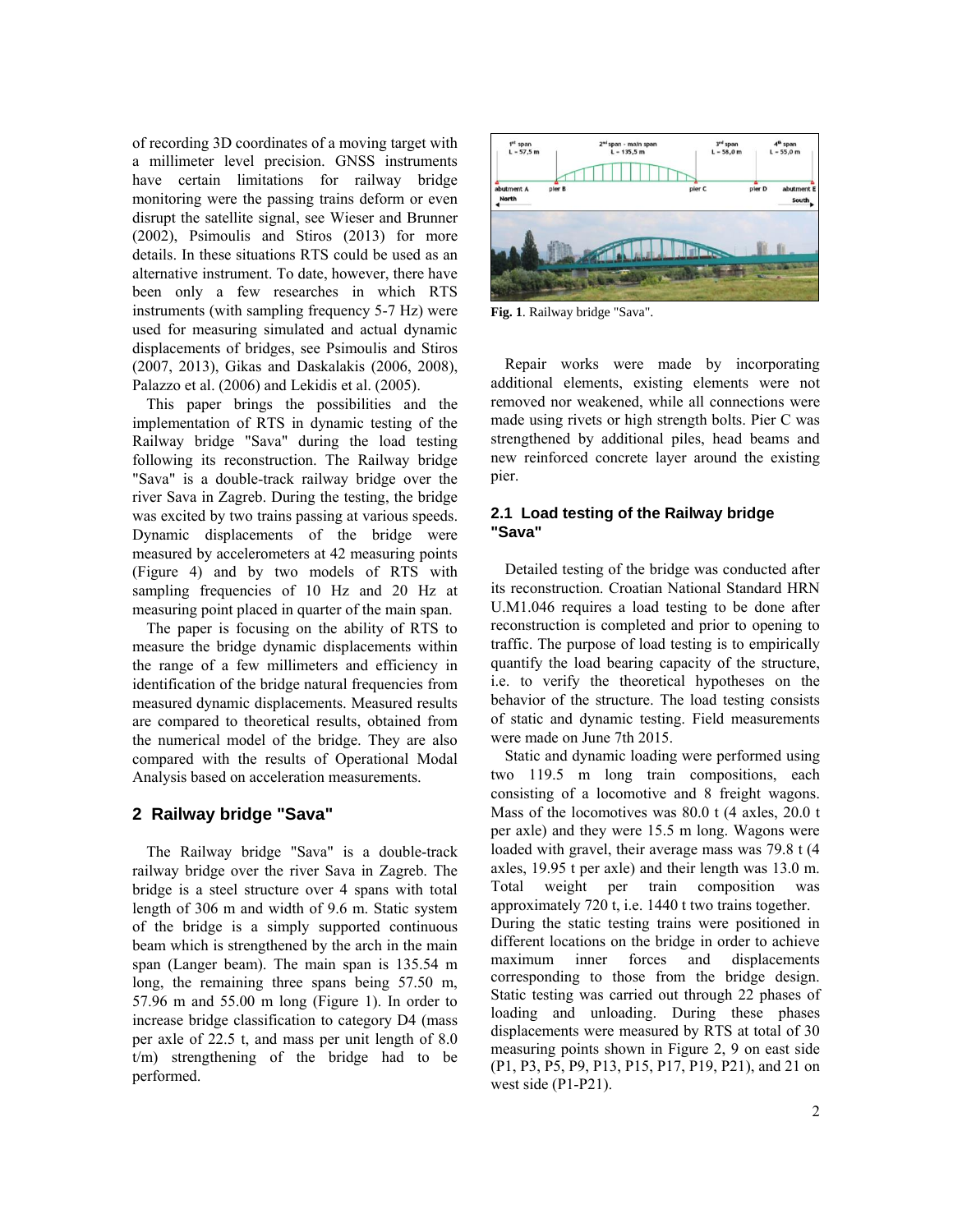

**Fig. 2** Measuring points of static vertical displacements.

The same trains were used for the dynamic testing of the bridge. The bridge was excited by two trains simultaneously passing at different speeds (maximum speed was 75 km/h). In this paper, results of two train passages over the bridge are presented. In first event, two trains were passing over the bridge simultaneously (parallel at two tracks) at speed of 20 km/h. In second event, the passage of two trains was not simultaneous. The train on the east track passed over the bridge with a delay of approximately 9 s to train on the west track, because it accelerated slower than the train on the west track. It resulted in 187 m distance difference at the speed of 75 km/h. This can be seen in measured vertical displacements of the bridge, i.e. responses from the bridge in Figure 6.

The main focus of this research was to evaluate the ability of RTS to measure the dynamic displacements to the order of a few millimeters, as well as determining the natural frequencies of the bridge. For this purpose during dynamic testing, in addition to conventional measurement of vibrations by accelerometers, displacements of the bridge were measured by two models of RTS with sampling frequencies of 10 Hz and 20 Hz. RTS measuring point was placed in quarter of the main span (Figure 3).



**Fig. 3** Position of RTS instruments and reflector.

Both RTS were set on the stable ground at a distance of 60 m from the measuring point (reflector). The reflector was fixed on the main girder in quarter of the main span from the southwest side of the bridge, and is shown in Figure 3.

Dynamic components of displacements were determined from measurements performed by accelerometers, while RTS measurements provided both, semi static and dynamic components of displacements during the passing of trains.

Additionally, modal parameters of the bridge (natural frequencies, modal shapes and damping ratios) were determined using Operational Modal Anallysis (OMA). During implementation of OMA, accelerations were measured at 42 points, during ambient excitation. Positions of acceleration measuring points (1-42) and RTS are shown in figure 4.



**Fig. 4** Position of accelerometers and RTS measuring points.

#### **3 Field measurements during load testing of the bridge**

Modal parameters of the bridge were determined using Operational Modal Anallysis (OMA). Two models of RTS used for static load testing of the bridge, were used during dynamic load testing to test their possibilities for monitoring of dynamic displacements of structures. Since the performance of RTS for kinematic measurements is affected by numerious factors and depends on the characteristics of the RTS, the type of used reflector and atmospheric conditions during the measurement, Gikas and Daskalakis (2006), Zarikas et al. (2013), in this research both RTS models were used to measure coordinates of the same reflector. This way, we managed to get an extra set of measurements which allowed us to compare obtained results from two models of RTS instruments. Two models of RTS that were used are Leica TPS1201 with sampling frequency up to 10 Hz and Trimble S8 with sampling frequency up to 20 Hz, see Figure 5.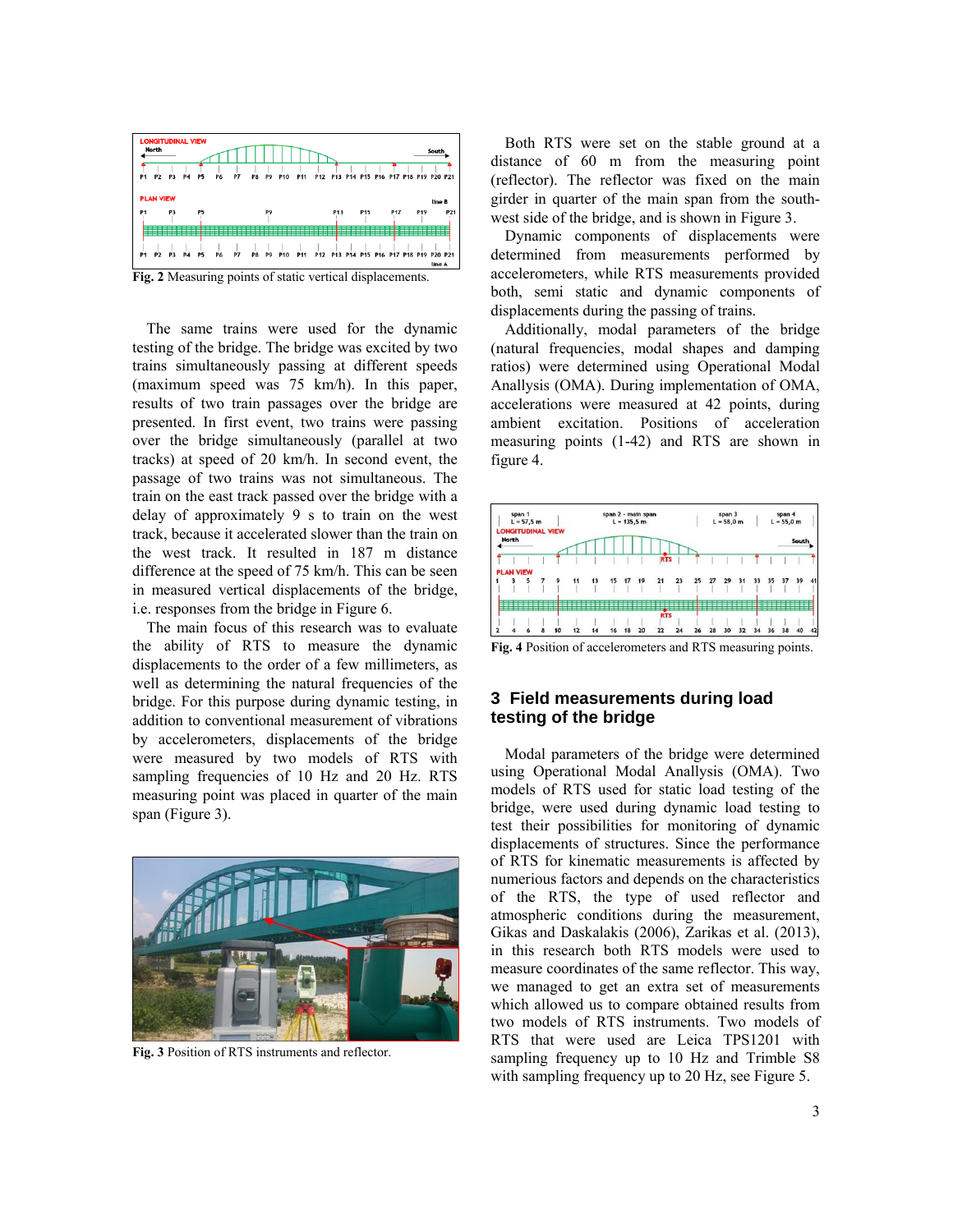Sampling frequency of Leica TPS 1201 set up to 10 Hz was not achieved and varied around 7 Hz with irregular time intervals between individual records, found in Stiros et al. (2008), Marendić et al. (2013). In order to increase the number of recorded measurements, Visual Basic (VB) application that relies on GEOCOM protocol was used. The VB application controls the RTS measuring process via laptop and enables to record 12 to 13 measurements per second. In order to record 20 measurements per second, robotic total station Trimble S8 was used and was also controlled by laptop with Trimble PC software installed. Trimble S8 achieved declared sampling frequency of 20 Hz.



**Fig. 5** Leica TPS 1201 and Trimble S8.

#### **3.1 Analysis of results**

The first step of data processing was to transform determined coordinates of the moving target into a local Cartesian coordinate system with the origin in the center of the reflector and one axis parallel to the direction of the bridge. This allowed analysis of the displacements of the reflector along the longitudinal, lateral and vertical axis of the bridge. The next step of analysis was to identify the exact moment of the trains entering and exiting the bridge. These moments were identified in the field by the RTS instrument clocks, and are shown in Figures 6 and 9 by vertical dashed lines. Figure 6 summarize vertical displacements measured at the quarter of the main span for events 1 and 2. Event 1 shows two trains simultaneously passing from south to north at speed of 20 km/h and event 2 shows two trains passing from south to north at speed of 75 km/h with time delay of 9 s between trains (with distance difference of 187 m). In these figures displacements measured by both RTS models are

presented, model 1 presenting Leica TPS 1201 and model 2 presenting Trimble S8.



**Fig. 6** Measured vertical displacements of the bridge determined in events 1 and 2.

The vertical vibrations of the bridge during its excitation by the passing trains can be analyzed into a long-period and a short-period component, corresponding to the semi-static and dynamic displacements, for more details see Psimoulis and Stiros (2007), and Moschas and Stiros (2011). Figure 7 shows semi-static displacements of the bridge determined by both RTS models for events 1 and 2. The semi static displacement component was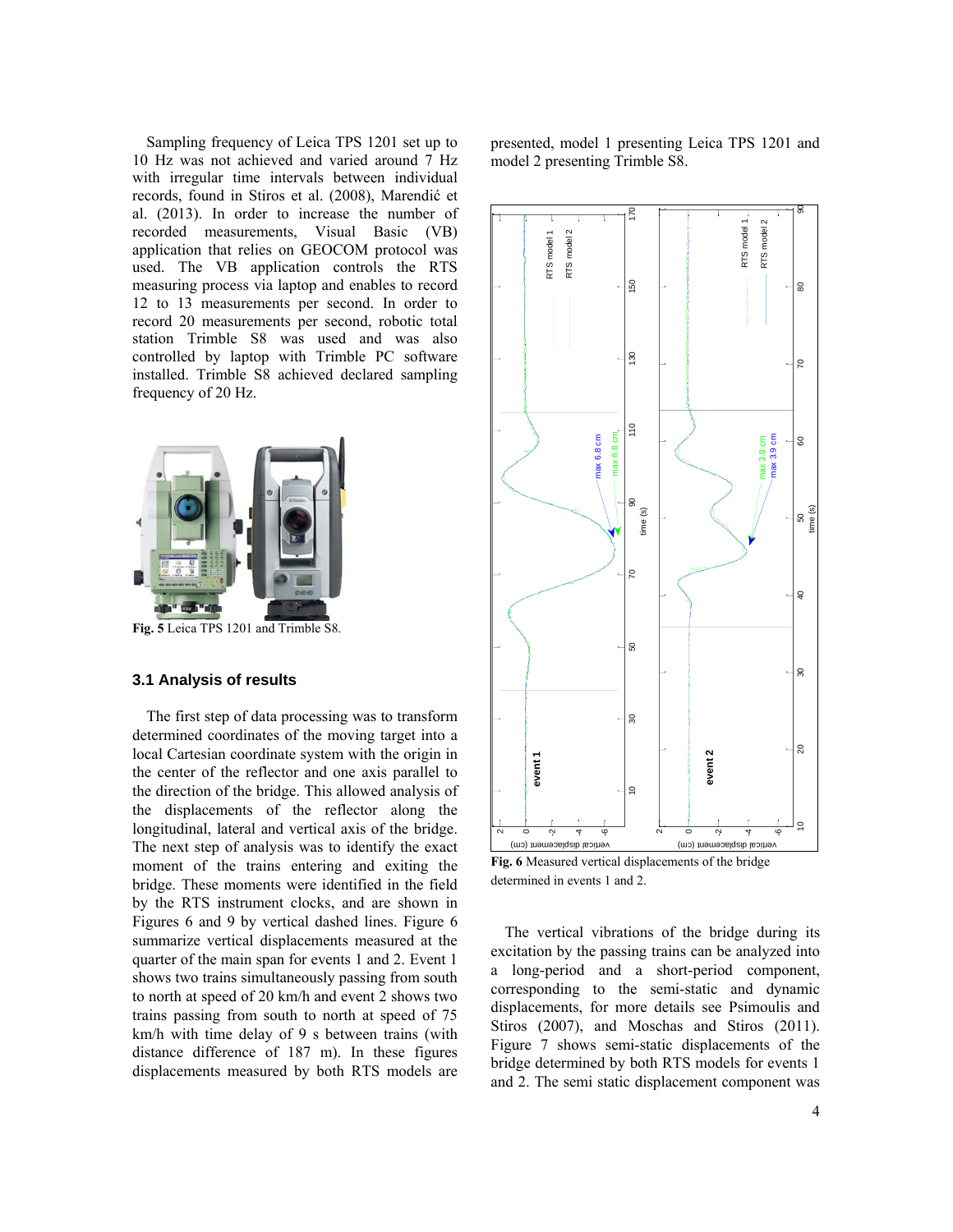extracted using the Moving Average (MA) filter, Moschas and Stiros (2013).

As we can see from the figure 7, two models of RTS determined almost the same values of displacements. Maximal vertical displacements measured in event 1 by booth RTS models were 6.8 cm. Maximal uplifting was measured at the time when two trains were in the first span of the bridge (1.7 cm - RTS Model 1 and 1.8 cm - RTS Model 2). Maximal vertical displacements measured in event 2 by booth RTS models were 3.8 cm and 3.9 cm and maximal uplifting of 0.7 cm and 0.9 cm were detected. Lower displacements measured during event 2 were caused by the time delay and distance difference of two trains passing over the bridge. Differences of measured vertical displacements by two RTS models were within the range of  $\pm$  2.2 mm (Figure 7).



**Fig. 7** Semi static displacement determined by both RTS models and their difference

Values of horizontal displacements of the bridge in longitudinal and lateral axis of the bridge were significantly smaller than vertical displacements and they were in the range of a few millimeters. From the recorded data prior to passing of the train when no train was in the vicinity of the bridge and no movement was expected (except of small-scale oscillations of the bridge induced by the environment conditions), the noise level of measurements was estimated based on the amplitude of the measured displacements (figure 8).



Fig. 8 Measured displacements of the bridge when trains

Recorded displacements along the vertical axe longitudinal displacements by RTS Model 1 are vi<br>01<br>vi are within  $\pm 1.1$  mm and  $\pm 1.4$  mm. during 60 seconds long period are within  $\pm 0.8$  mm wide interval by booth RTS. Recorded lateral and within  $\pm 1.7$  mm and  $\pm 2.4$  mm and by RTS Model 2

Measured horizontal displacements of the bridge in longitudinal and lateral axis of the bridge in the events 1 and 2 are shown in Figure 9. In time interval when the trains were passing across the bridge (time interval between vertical lines on the figure 9), actual displacements are clearly distinguishable from the noise level in measurements for both events in longitudinal and lateral direction.

Maximal longitudinal displacements of the bridge during events 1 and 2 by RTS Model 1 and 2 were 0.7 cm and 0.4 cm. Maximal displacement measured in lateral direction were 0.4 cm and 0.7 cm. Since all displacements were measured when trains were passing over the bridge, they indicate the real motion of the bridge caused by train's passage.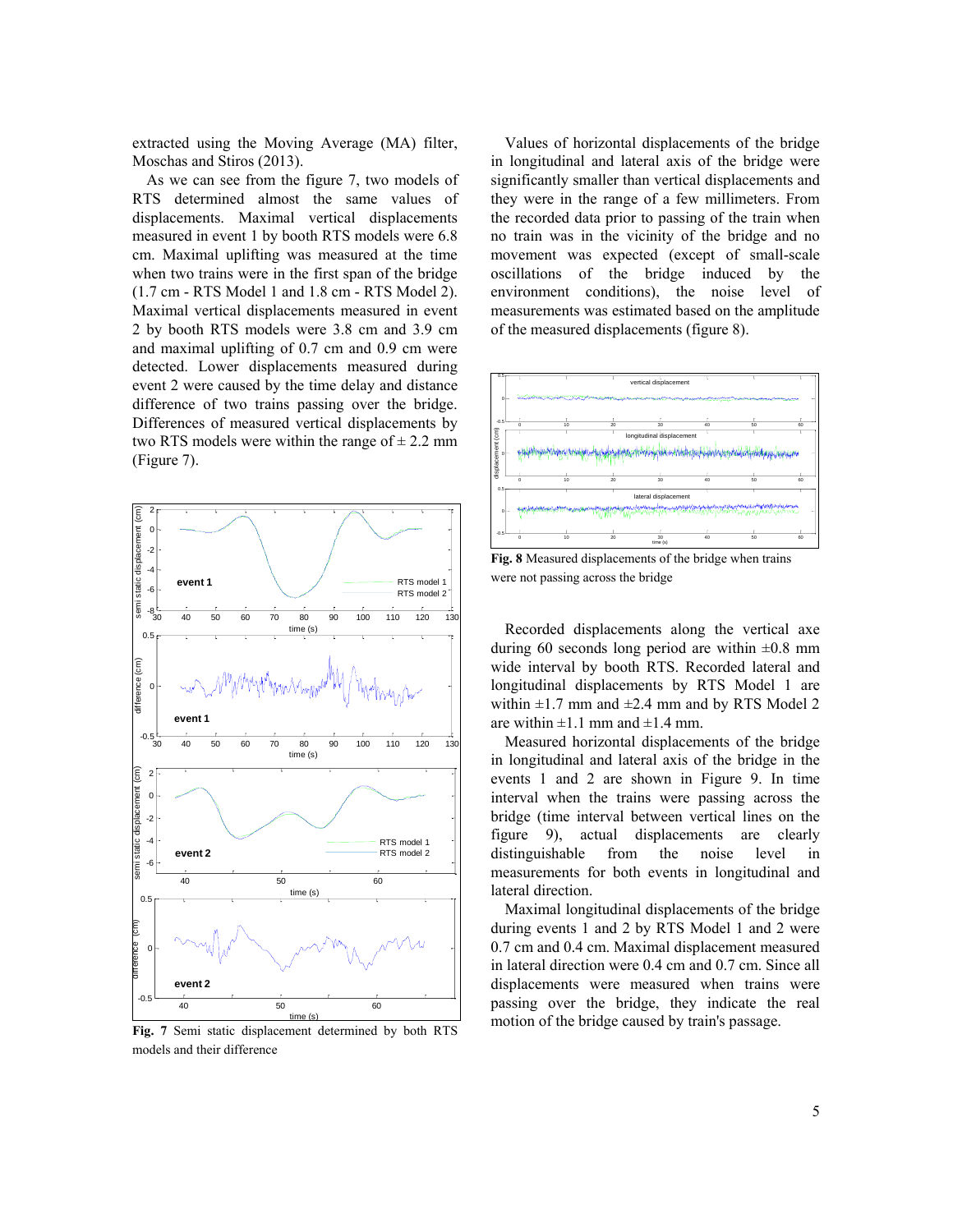

**Fig. 9** Measured horizontal displacements of the bridge determined in events 1 and 2.

As it can be seen from the measurements results, both models of RTS measured the response of the bridge to the passing trains and showed the ability to record dynamic displacements of the bridge which are in the range of a few millimeters (horizontal displacements of the bridge).

# **3.2 Identification of natural frequencies of the bridge**

The next stage of data processing involves computation of the natural frequencies of the bridge from displacements measured by RTS. Fast Fourier Transform (FFT) analysis was used to convert the time domain records of displacement measured by RTS to frequency domain. Natural frequencies were identified as resonance peaks of these spectral

recorded vertical displacements, while natural -1.5 1.563 Hz and 2.969 Hz were identified from the were used for this analysis. Natural frequencies at bridge, after the train passing across the main span, recorded in conditions of free oscillation of the 0.5 measured by RTS (Model 2) during event 2. Data ermined from functions. Figure 10 shows the spectral function ludi<br>m<br>rebi<br>w were identified from the lateral displacements. 1.5 **event 2** frequencies at 1.015 Hz, 1.953 Hz and 2.734 Hz determined from vertical and lateral displacements



**Fig. 10** Spectral functions determined from RTS measurement and identified natural frequencies in vertical direction and lateral direction.

Natural frequencies determined from RTS measurements were directly compared to those determined by OMA and to the numerical natural frequencies determined from FE model of the bridge. OMA uses ambient environmental and traffic excitation, whereas for the identification of natural frequencies, modal shapes and damping ratios methods of frequency domain decomposition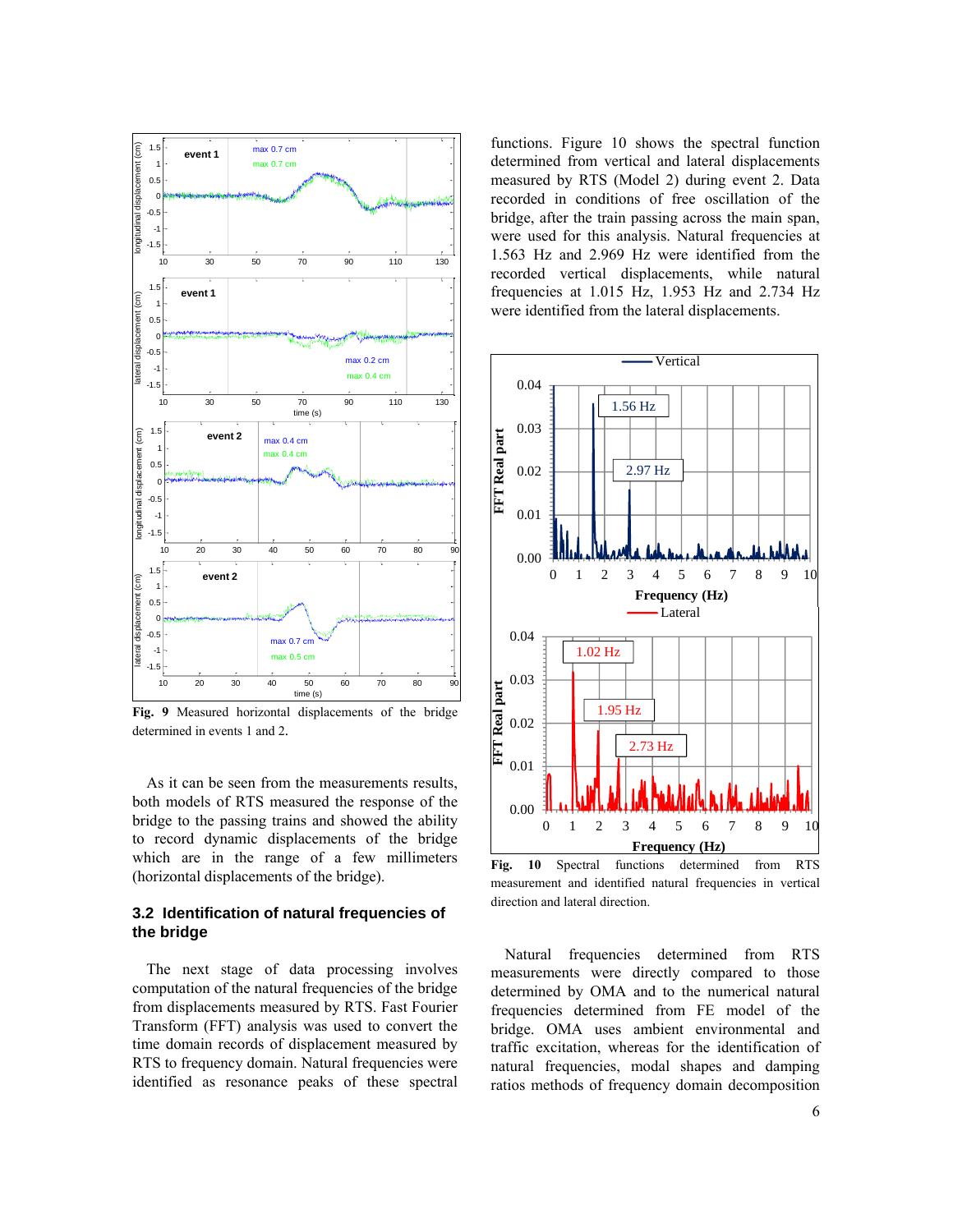(FDD) were used in this research. The procedure is based on singular value decomposition (SVD) of power spectral density (PSD) matrix of the measured responses, see Brincker et al. (2001). Since 42 measuring points were used, we can conclude that this technique gives reliable results.

Comparison of natural frequencies determined experimentally from RTS measurements, from OMA and numerical natural frequencies is given in table 1.

| Table 1. Determined natural frequencies of the bridge |  |
|-------------------------------------------------------|--|
|-------------------------------------------------------|--|

| Experimental<br>frequency $\pm$ st. dev.<br>- OMA<br>[Hz] | Numerical<br>frequency<br>[Hz] | Experimental<br>frequency<br>$RTS$ – event 2<br>[Hz] |
|-----------------------------------------------------------|--------------------------------|------------------------------------------------------|
| $1.01 \pm 0.010$                                          | 1.03                           | 1.02                                                 |
| $1.57 \pm 0.064$                                          | 1.63                           | 1.56                                                 |
| $1.96 \pm 0.009$                                          | 1.54                           | 1.95                                                 |
| $2.73 \pm 0.034$                                          | 2.81                           | 2.73                                                 |
| $2.98 \pm 0.043$                                          | 3.11                           | 2.97                                                 |

Presented results show excellent agreement between natural frequencies determined experimentally by OMA and those determined from RTS measurements. Results of numerical frequencies determined from FE model show some discrepancies when compared to ones determined experimentally. Accuracy of FE model is influenced by input parameters such as material properties, geometry and boundary conditions that are often not comprehended with sufficient accuracy.

# **4. Conclusion**

The paper shows possibilities and implementation of RTS in dynamic testing of the Railway bridge "Sava" after its reconstruction. Two models of RTS were measuring vibrations of the bridge caused by two trains passing at different speeds.

As a response of the bridge to the passing trains, determined vertical displacements of the bridge were up to 6.8 cm. Further, determined horizontal (lateral and longitudinal) displacements were up to 0.7 cm. Differences of measured vertical displacements by two RTS models were within the range of  $\pm$  2.2 mm, indicating high measurements precision achieved by RTS running in kinematic measuring mode. RTS showed the ability to record

the response of the bridge to passing trains even if displacements are in the range of a few millimeters (horizontal displacements of the bridge) and proved to be useful for dynamic monitoring of structures.

Displacements measured by RTS were converted from time to frequency domain using FFT analysis. First five natural frequencies of the bridge were identified. Natural frequencies at 1.56 Hz and 2.97 Hz were identified from vertical displacements, and those at 1.02 Hz, 1.95 Hz and 2.73 Hz were identified from lateral displacements. Natural frequencies determined from RTS measurement show excellent agreement with natural frequencies determined experimentally by OMA. These results also confirmed precision of RTS measurements, since the natural frequencies of the bridge were determined from the RTS measurements of free oscillations after the passing of the trains across the main span and values of measured displacements were being within the range of 1-2 mm.

**Acknowledgments**: This research was supported by the Croatian Science Foundation (HRZZ) under the grant I-2485-2014; the DEMLAS project.